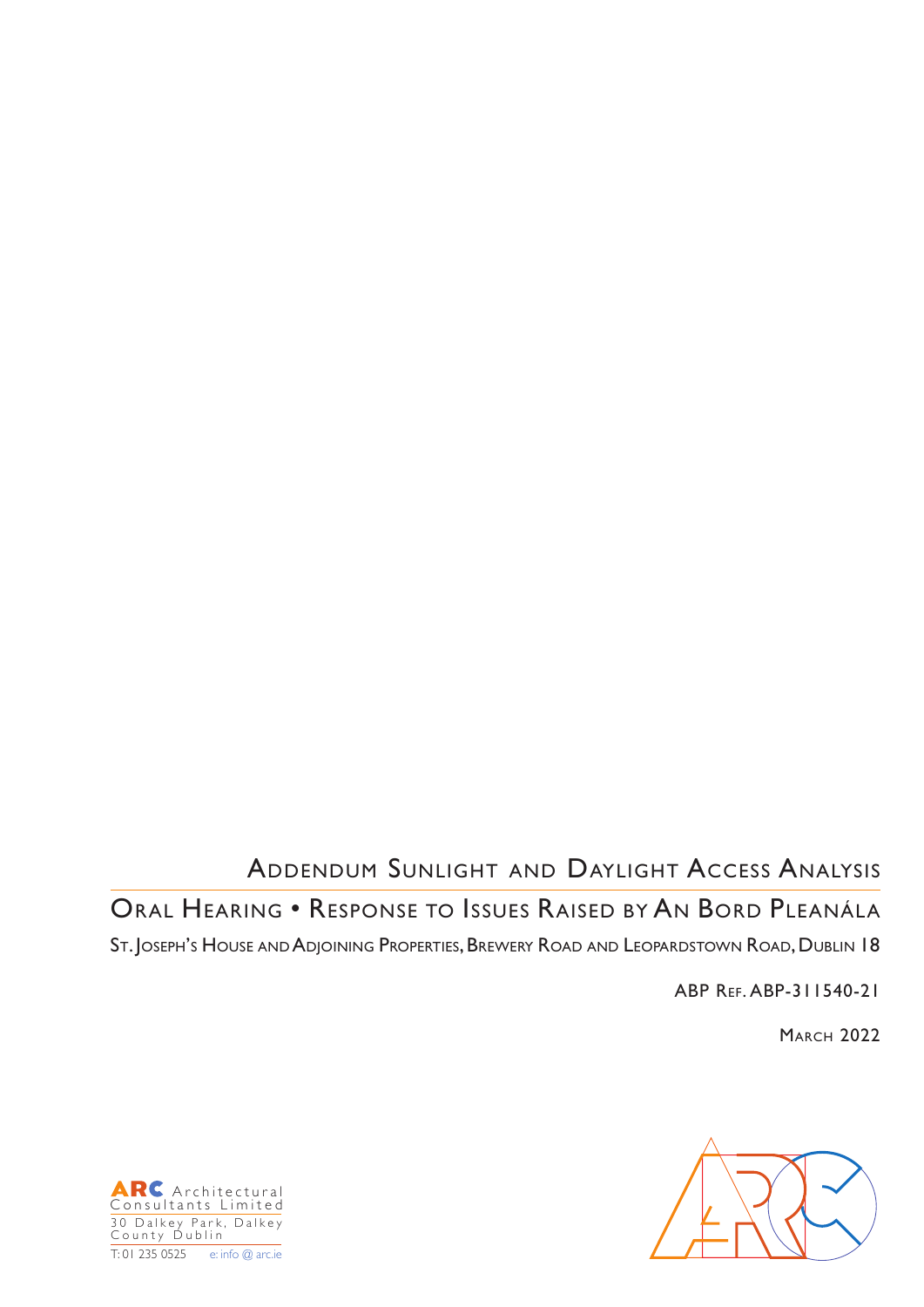

### *Amy Hastings BCL BL MSc (Spatial Planning) MIPI - Biography*

I have worked as a partner in ARC Consultants since 2004. I qualified as a planner and a barrister and have worked as a planning consultant in private practice since 2002. My role in ARC is the provision of environmental assessment services, planning services and planning legal services. Since 2004, I have undertaken hundreds of assessments of sunlight and daylight access, as part of planning applications, planning enforcement matters and rights to light cases. I conducted research into the relationship between rights to light law and the origins of modern town planning while undertaking a Masters in Spatial Planning at the Dublin Institute of Technology. Relevant publications include an article entitled *'Rights to Light Law and the Potential for Use of its Principles in the Assessment of Planning Applications under the Planning and Development Act 2000, as amended'* as published in the *Irish Planning and Environment Law Journal* [(2011) 18(2) IPEL] 74]. I have also delivered continuous professional development lectures on the subject of sunlight and daylight access analysis to planning professionals and was an occasional lecturer on the subject of sunlight and daylight access analysis to the UCD School of Architecture, Planning and Environmental Policy.

#### *Introduction*

ARC Architectural Consultants Ltd was retained by the Applicant, Homeland Silverpines Limited, to prepare an assessment of sunlight and daylight access within the proposed Strategic Housing Development on lands at St. Josephs House and adjoining properties, Brewery Road and Leopardstown Road, Dublin 18 (ABP Ref. ABP-311540-21). ARC also carried out an assessment of the impact of the proposed development on sunlight and daylight access to the surrounding area, which is included in Chapter 18 of the Environmental Impact Assessment Report submitted with the application.

An Bord Pleanála's agenda for the Oral Hearing (set out in a letter of 7th February 2022) included a number of issues related to sunlight and daylight access. These issues are set out in italics below and followed by a short response from ARC.

#### *Item (a)1: Sunlight access to open spaces*

*Notwithstanding the exclusion of the area of communal open 5 and visual amenity space 6 from the open space calculation, it has been stated that the quality of these spaces, including compliance with BRE Guideline targets for sunlighting of amenity areas, could potentially be of a higher standard. In this regard consideration of the omission of upper floors of Block D or other amendments may assist, although it is acknowledged that the quality of the spaces and the scheme is based on balance. The applicant has requested to provide further justification and any relevant material or evidence as to the effectiveness of such an intervention/any intervention and associated impact on the design.*

The subject application proposes seventeen open spaces (please see Figure 1). Detailed quantitative analysis was carried out on the proposed open spaces as follows:

- Communal Open Space Areas (Eight Spaces: Spaces 01, 02 , 03, 04, 05, 07, 14, 15)
- Visual Amenity Open Space Areas (Four Spaces: Spaces 06, 08, 12, 13)
- Public Open Space Areas (Three Spaces: Space 09, 10, 11)
- Crèche Open Space Areas (Two Spaces: Crèche Space 1 and 2).

ARC's Assessment of Sunlight & Daylight Access within the Proposed Development (as submitted with the application) illustrated that, under the original design, all but two of those open spaces (Communal Open Space 05 and Visual Amenity Space 06) proposed open spaces are predicted to receive a level of sunlight in excess of the level recommended by the BRE Guide for amenity spaces and will appear adequately sunlit throughout the year within the meaning of the BRE Guide.

In response to the issues raised by An Bord Pleanála in relation to Open Spaces 05 and 06, the Applicant proposes a number of changes to Blocks B and D to improve sunlight access to open spaces. These changes are as follows:

- The removal of the 4 storey return to the Southeast of Block B to improve separation distances between Blocks B and C, while enhancing the communal open space provision with an added play space.
- In addition, the top floor level of Block B has been amended with a setback penthouse arrangement to articulate the roof scape in line with similar setback provided on Block A and D.
- Reduction in height by one storey on the primary building of Block D from 8 storeys to 7 storeys (6 storey + penthouse) with 9 storey popup on the corner. This reduces the density, height and scale which results in a reduction in the visual impact with existing adjoining residential properties while also improving sunlight access to the communal open spaces.

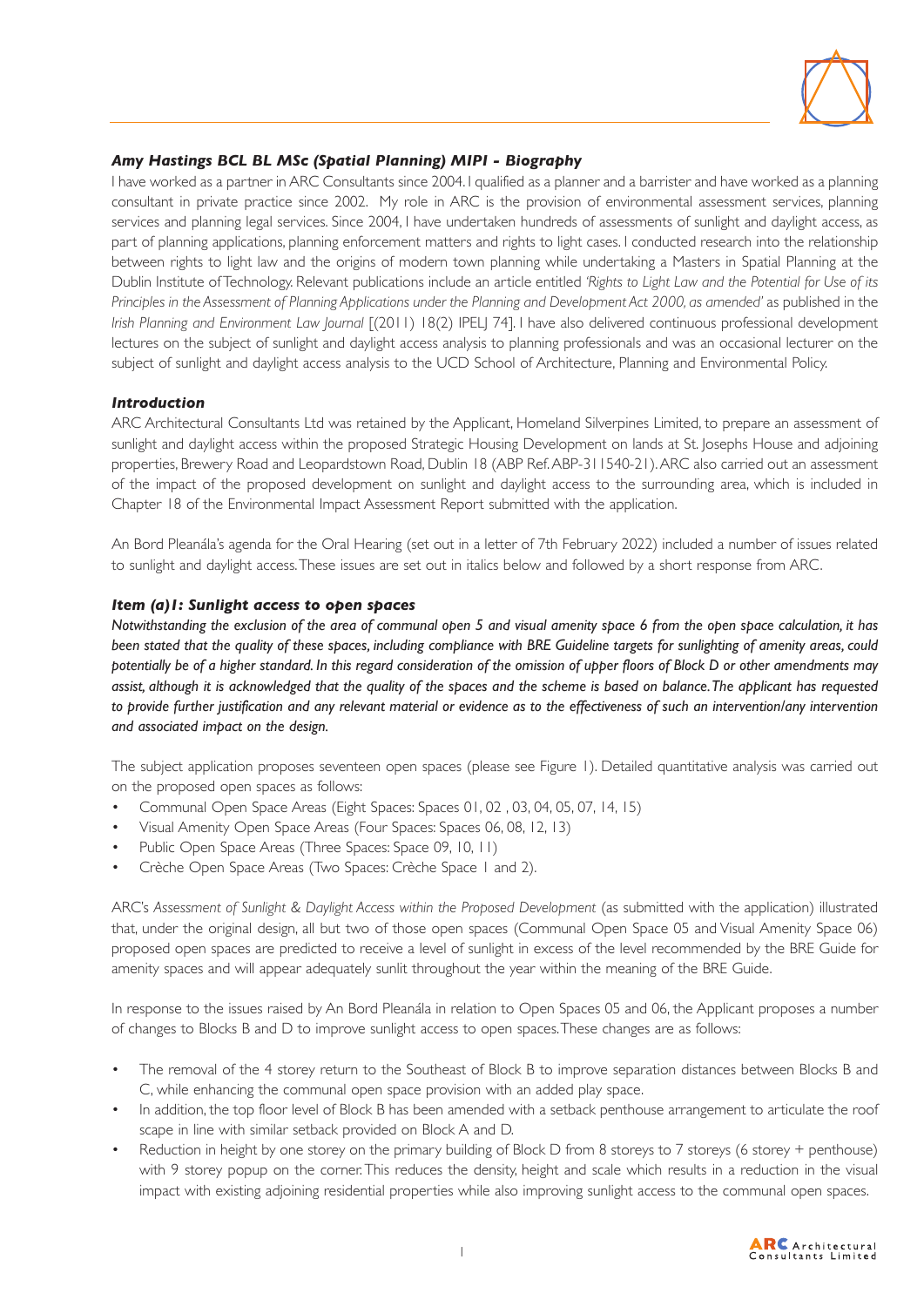

*Figure 1 Indicative diagram showing location of open spaces within the proposed development assessed as part of this analysis. Communal open spaces are shown in red (Open Spaces 01, 02, 03, 04, 05, 07, 14 and 15). Public open spaces are shown in green (Open Spaces 09, 10, 11). Visual Amenity Open Spaces are shown in purple (Open Spaces 06, 08, 12 and 13). Creche Open Spaces are shown in yellow (Creche Open Spaces 1 and 2).*

ARC assessed the potential for these amendments to the proposed development to improve sunlight access to open spaces 05 and 06 with reference to the Building Research Establishment's *Site layout planning for daylight and sunlight: a guide to good practice* (the BRE Guide). The BRE Guide suggest, at Section 3.3, that, for it to appear adequately sunlit throughout the year, at least half of a garden or amenity area should receive at least two hours sunlight on 21st March. In order to calculate sunlight access to open spaces, ARC constructed a three dimensional digital model of the proposed development and of existing buildings based on drawings and three dimensional models supplied by the Design Team and used proprietary sunlight analysis software to calculate the proportion of proposed open spaces in sunlight at regular intervals on 21st March. Section 3.3.9 of the BRE Guide provides that the *"question of whether trees or fences should be included in the calculation depends upon the type of shade they produce. Normally trees and shrubs need not be included, and partly because the dappled shade of a tree is more pleasant than the deep shadow of a building (this applies especially to deciduous trees)." Given this, existing and proposed landscaping was* not included in the assessment model. The results of ARC's analysis are set out in Table 1 below.

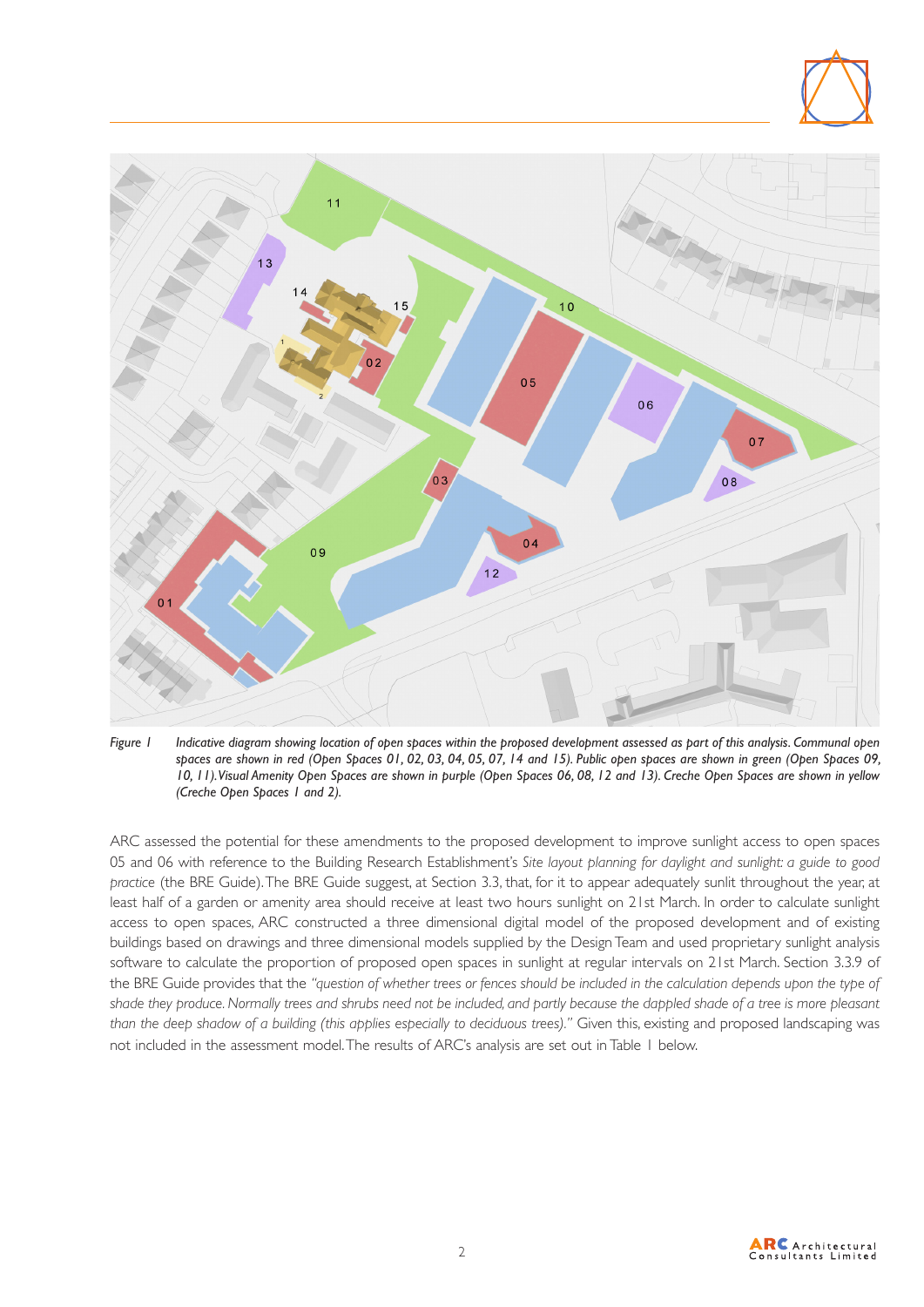

| Table 1: Proposed Open Space Areas - Approximate areas in sunshine on 21st March |                                                                                                                                                                                                                                                                                                   |                          |                                                                                                                                                                                                                                                                                                                                                                                                                                                                                                                                                           |                          |  |  |  |  |  |
|----------------------------------------------------------------------------------|---------------------------------------------------------------------------------------------------------------------------------------------------------------------------------------------------------------------------------------------------------------------------------------------------|--------------------------|-----------------------------------------------------------------------------------------------------------------------------------------------------------------------------------------------------------------------------------------------------------------------------------------------------------------------------------------------------------------------------------------------------------------------------------------------------------------------------------------------------------------------------------------------------------|--------------------------|--|--|--|--|--|
| <b>Time</b>                                                                      | Space 05                                                                                                                                                                                                                                                                                          |                          | Space 06                                                                                                                                                                                                                                                                                                                                                                                                                                                                                                                                                  |                          |  |  |  |  |  |
|                                                                                  | As per original application                                                                                                                                                                                                                                                                       | <b>Adjusted Proposed</b> | As per original application                                                                                                                                                                                                                                                                                                                                                                                                                                                                                                                               | <b>Adjusted Proposed</b> |  |  |  |  |  |
|                                                                                  | $(1,027$ sq m)                                                                                                                                                                                                                                                                                    | $(1,027 \text{ sq m})$   | (369 sq m)                                                                                                                                                                                                                                                                                                                                                                                                                                                                                                                                                | (532 sq m)               |  |  |  |  |  |
| 0900                                                                             | 0%                                                                                                                                                                                                                                                                                                | 0%                       | 0%                                                                                                                                                                                                                                                                                                                                                                                                                                                                                                                                                        | 0%                       |  |  |  |  |  |
| 0930                                                                             | 0%                                                                                                                                                                                                                                                                                                | 0%                       | 0%                                                                                                                                                                                                                                                                                                                                                                                                                                                                                                                                                        | 0%                       |  |  |  |  |  |
| 1000                                                                             | 0%                                                                                                                                                                                                                                                                                                | 0%                       | 0%                                                                                                                                                                                                                                                                                                                                                                                                                                                                                                                                                        | 0%                       |  |  |  |  |  |
| 1030                                                                             | 0%                                                                                                                                                                                                                                                                                                | 0%                       | 0%                                                                                                                                                                                                                                                                                                                                                                                                                                                                                                                                                        | 0%                       |  |  |  |  |  |
| 1100                                                                             | 8%                                                                                                                                                                                                                                                                                                | 8%                       | 0%                                                                                                                                                                                                                                                                                                                                                                                                                                                                                                                                                        | 0%                       |  |  |  |  |  |
| 1130                                                                             | 12%                                                                                                                                                                                                                                                                                               | 13%                      | 0%                                                                                                                                                                                                                                                                                                                                                                                                                                                                                                                                                        | 0%                       |  |  |  |  |  |
| 1200                                                                             | 33%                                                                                                                                                                                                                                                                                               | 41%                      | 0%                                                                                                                                                                                                                                                                                                                                                                                                                                                                                                                                                        | 7%                       |  |  |  |  |  |
| 1230                                                                             | 37%                                                                                                                                                                                                                                                                                               | 45%                      | 0%                                                                                                                                                                                                                                                                                                                                                                                                                                                                                                                                                        | 12%                      |  |  |  |  |  |
| 1300                                                                             | 39%                                                                                                                                                                                                                                                                                               | 48%                      | 9%                                                                                                                                                                                                                                                                                                                                                                                                                                                                                                                                                        | 34%                      |  |  |  |  |  |
| 1330                                                                             | 53%                                                                                                                                                                                                                                                                                               | 61%                      | 24%                                                                                                                                                                                                                                                                                                                                                                                                                                                                                                                                                       | 57%                      |  |  |  |  |  |
| 1400                                                                             | 41%                                                                                                                                                                                                                                                                                               | 52%                      | 55%                                                                                                                                                                                                                                                                                                                                                                                                                                                                                                                                                       | 77%                      |  |  |  |  |  |
| 1430                                                                             | 56%                                                                                                                                                                                                                                                                                               | 60%                      | 84%                                                                                                                                                                                                                                                                                                                                                                                                                                                                                                                                                       | 80%                      |  |  |  |  |  |
| 1500                                                                             | 50%                                                                                                                                                                                                                                                                                               | 53%                      | 83%                                                                                                                                                                                                                                                                                                                                                                                                                                                                                                                                                       | 65%                      |  |  |  |  |  |
| 1530                                                                             | 55%                                                                                                                                                                                                                                                                                               | 55%                      | 29%                                                                                                                                                                                                                                                                                                                                                                                                                                                                                                                                                       | 18%                      |  |  |  |  |  |
| 1600                                                                             | 39%                                                                                                                                                                                                                                                                                               | 39%                      | 6%                                                                                                                                                                                                                                                                                                                                                                                                                                                                                                                                                        | 3%                       |  |  |  |  |  |
| 1630                                                                             | 29%                                                                                                                                                                                                                                                                                               | 29%                      | 0%                                                                                                                                                                                                                                                                                                                                                                                                                                                                                                                                                        | 0%                       |  |  |  |  |  |
| 1700                                                                             | 16%                                                                                                                                                                                                                                                                                               | 16%                      | 0%                                                                                                                                                                                                                                                                                                                                                                                                                                                                                                                                                        | 0%                       |  |  |  |  |  |
| 1730                                                                             | 13%                                                                                                                                                                                                                                                                                               | 13%                      | 0%                                                                                                                                                                                                                                                                                                                                                                                                                                                                                                                                                        | 0%                       |  |  |  |  |  |
| 1800                                                                             | 4%                                                                                                                                                                                                                                                                                                | 4%                       | 0%                                                                                                                                                                                                                                                                                                                                                                                                                                                                                                                                                        | 0%                       |  |  |  |  |  |
| Comment                                                                          | ARC's analysis indicates that, as a result of the design changes<br>now proposed, Open Space 05 (a communal open space)<br>will achieve in excess of two hours of sunshine over at least<br>half its area on 21st March (i.e. greater than then BRE Guide<br>recommendation for sunlight access). |                          | Open Space 06, a visual amenity space, will be considerably<br>enlarged as a result of the design changes now proposed.<br>While Open Space 06 is unlikely to achieve the BRE Guide<br>recommendation, the larger space now proposed is likely to<br>receive sunlight over more than half of its area for a longer<br>period (i.e. more than 1.5 hours) than would have been the<br>case for the space as originally proposed. Open Space 06<br>will also receive some sunlight over a longer period on 21st<br>March than the originally proposed space. |                          |  |  |  |  |  |

As indicated above, as a result of the design changes now proposed, Communal Open Space 05 (a communal open space) will achieve in excess of two hours of sunshine over at least half its area on 21st March and, therefore, will appear adequately sunlit throughout the year within the meaning of the BRE Guide. While Visual Amenity Open Space 06 is likely to receive slightly less than two hours of sunlight over half its area on 21st March, the design changes now proposed result in a significant increase in the size of this space as well as an increase in the proportion of the space receiving sunlight and the duration for which the space receives sunlight. As noted above, the other thirteen open spaces proposed as part of the subject development are predicted to appear adequately sunlit throughout the year within the meaning of the BRE Guide.

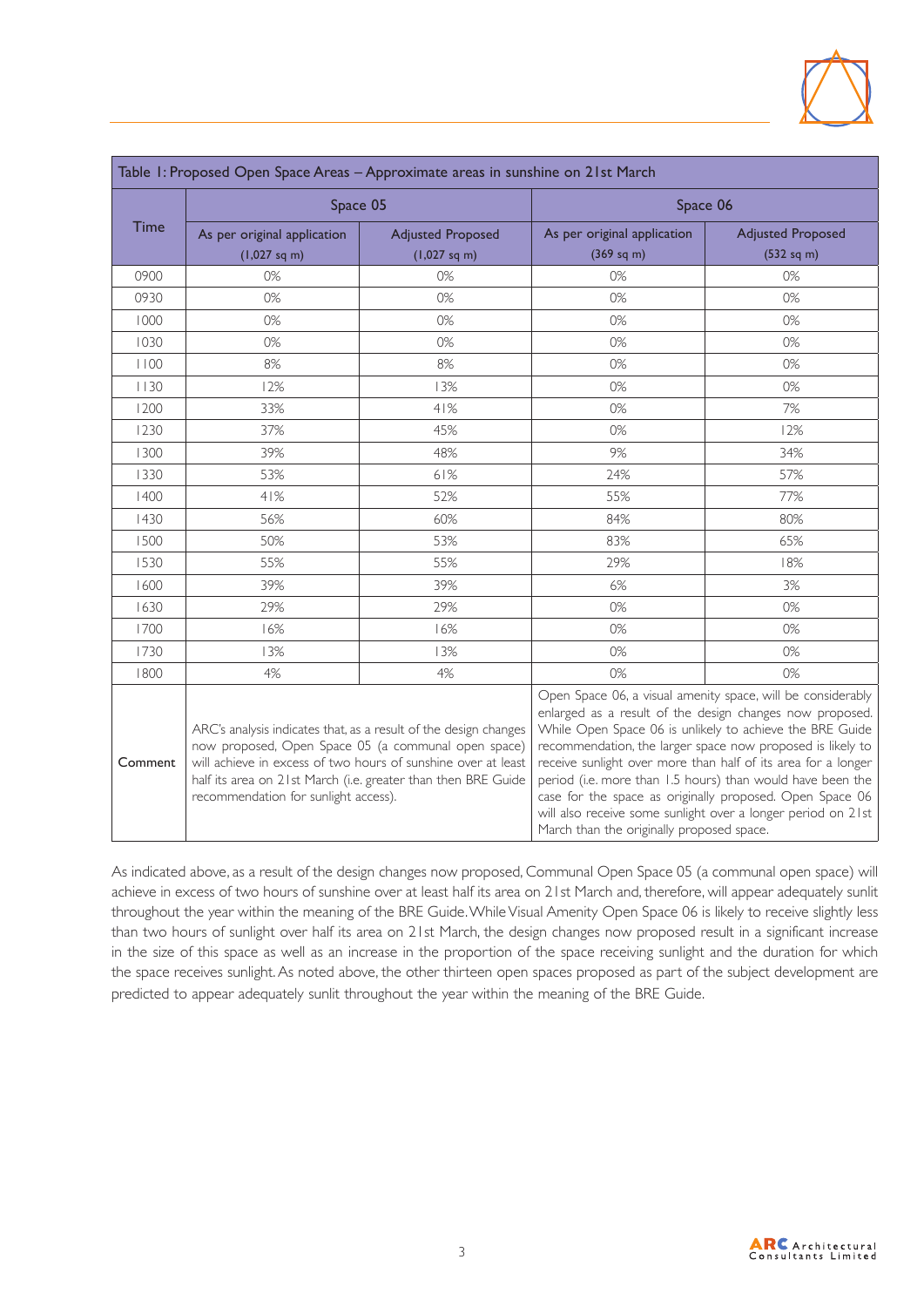

#### *Item (a)3: No galley type kitchens are proposed*

*While the Board notes the extensive compliance with BRE targets for combined kitchen/living/dining rooms of 2% ADF value, 1.5% for living rooms and 1% for bedrooms. However, it also notes that some apartments appear to have been designed as galley type kitchens (no windows) separate from the living/dining rooms. The applicant is requested to confirm the BRE Guidance methodology employed in respect of these apartments, and where non-daylight galley kitchens are proposed to provide the appropriate justification, and explanation.*

The subject application does not propose any galley type or enclosed windowless kitchens. On the application drawings, a number of kitchen / living / dining rooms are illustrated as having a counter (e.g. a kitchen island) separating the kitchen area from the living area, but it is ARC's instruction that this counter is not a floor-to-ceiling partition. As indicated in ARC's *Assessment of Sunlight & Daylight Access within the Proposed Development* as submitted with the application, ARC's assessment assumes that all kitchen / living / dining rooms are open plan and that these rooms are not split up by walls or fixed furniture (e.g. a kitchen island). The full area of kitchen / living / dining rooms was assessed for daylight access as indicated in yellow on the diagrams at Figures 1 to 6 in ARC's *Assessment of Sunlight & Daylight Access within the Proposed Development*.

#### *Item (b): Quality of Residential Amenity & Open Spaces for Neighbouring Properties*

While it is noted that there will some reduction in daylight accessing a number of the residents and buildings surrounding the *proposed site, it is considered that this is primarily an issue when considered in combination with the potential overshadowing of the private amenity space of a number of gardens (Sir Ivor Mall) from Block F. The applicant is requested to respond to this with further elaboration in its sunlight/daylight report Block F by either (a) omitting the end apartments proximate to this boundary, i.e. apartment nos. 12, 24 and 36, thereby increasing the separation distance to 11 m and potentially mitigating the overshadowing impacts, or (b) submit further elaboration to justify the design.*

In response to the issues raised by An Bord Pleanála, the revised design for the subject development proposes the removal of unit nos. 12, 24 and 36 from Block F. ARC has assessed the impact of all proposed revisions to the design on sunlight and daylight access to the neighbouring houses and gardens at Sir Ivor Mall and Silver Pines - that assessment has been submitted to An Bord Pleanála as a revised Environmental Impact Assessment Report chapter (Chapter 18) and associated shadow diagrams.

ARC's analysis indicates that the impact of the proposed development (both as originally proposed and as now revised) on sunlight access to rear gardens at Sir Ivor Mall and Silver Pines does not fall within adverse ranges within the meaning of the BRE Guide. As such, the BRE Guide would suggest that the impact of shadows cast by the proposed development on rear gardens at Sir Ivor Mall and Silver Pines will not be noticeable. The potential impacts are discussed in more detail in Chapter 18 of the EIAR.

Notwithstanding this, it should be noted that the changes to Block F now proposed will reduce the impact of shadows cast by the proposed development on sunlight access to the rear gardens of a number of houses, including Nos. 25 (Zone 15) and 26 Silver Pines (Zone 16). For the purposes of this response document, the results of ARC's analysis of the potential impacts on sunlight access to Nos. 25 and 26 Silver Pines are reproduced in Table 3 below and compared with the results of the analysis of the development as originally proposed.

Insofar as impacts on sunlight access to amenity spaces / gardens are concerned, the BRE Guide provides that *"It is recommended that for it to appear adequately sunlit throughout the year, at least half of a garden or amenity area should receive at least two hours of sunlight on 21 March. If as a result of new development an existing garden or amenity area does not meet the above, and the area which can receive two hours of sun on 21 March is less than 0.8 times its former value, then the loss of sunlight is likely to be noticeable."* [Emphasis added.] This suggests that where a garden or amenity area can receive two hours of sun over half its area on 21 March notwithstanding the construction of a proposed development, loss of sunlight as a result of additional overshadowing is not likely to be noticed.

In order to calculate the impact of sunlight access on these gardens, ARC constructed a three dimensional digital model of the proposed development and of existing buildings based on drawings and three dimensional models supplied by the Design Team and used proprietary sunlight analysis software to calculate the proportion of proposed open spaces in sunlight at regular intervals on 21st March. Section 3.3.9 of the BRE Guide provides that the *"question of whether trees or fences should be included* 

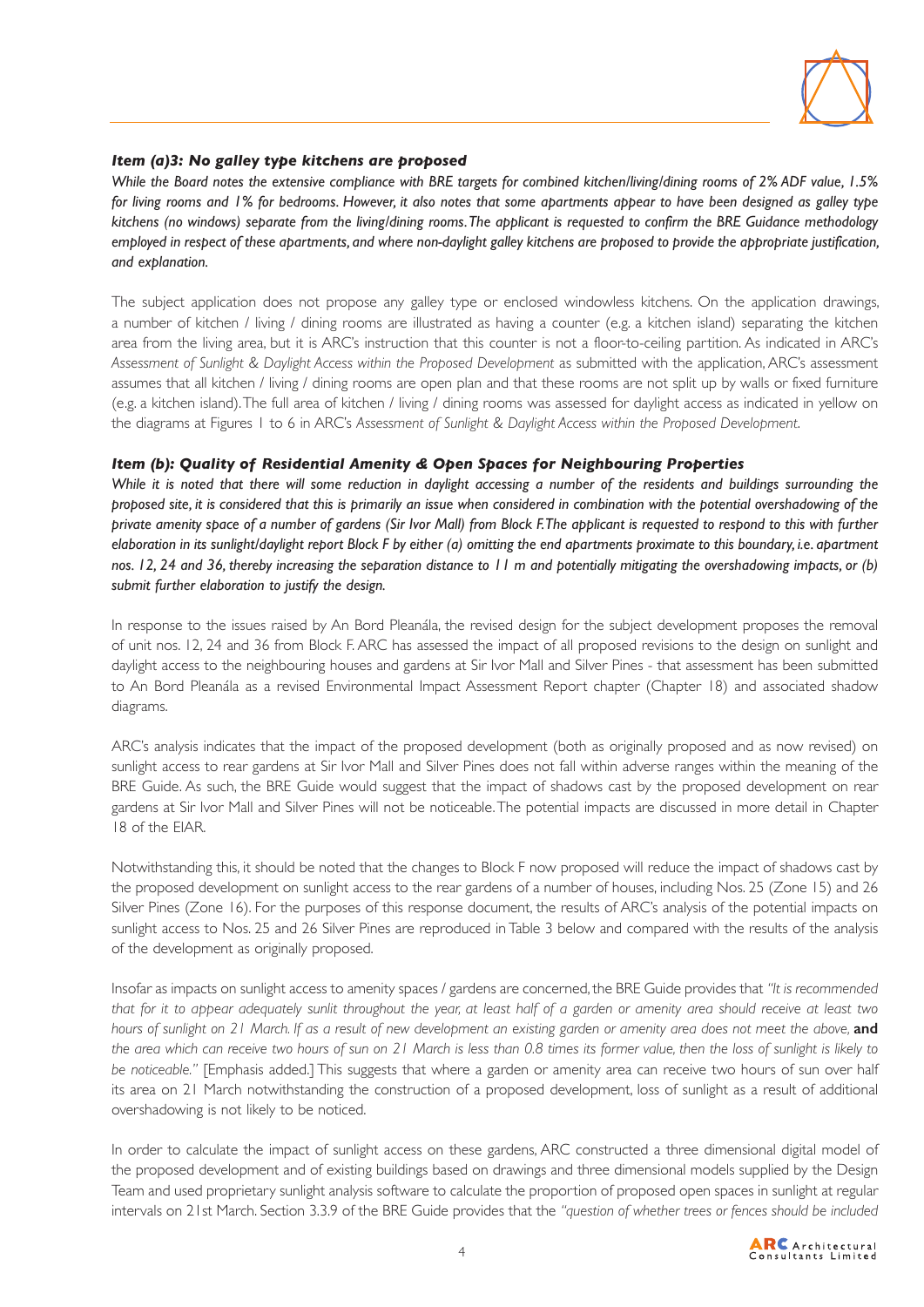

*Figure 2: Indicative diagram showing location of sample gardens (in green) assessed under Chapter 18 of the Environmental Impact Assessment Report. Zone 15 refers to No. 25 Silver Pines and Zone 16 refers to No. 26 Silver Pines.*

*in the calculation depends upon the type of shade they produce. Normally trees and shrubs need not be included, and partly because the dappled shade of a tree is more pleasant than the deep shadow of a building (this applies especially to deciduous trees)."* Given this, existing and proposed landscaping was not included in the assessment model. The results of ARC's analysis are set out in Table 3 below.

| Table 3: Potential impact of the proposed development on sunlight access to sample neighbouring gardens |                            |                                     |                      |                            |                                     |                      |  |  |  |
|---------------------------------------------------------------------------------------------------------|----------------------------|-------------------------------------|----------------------|----------------------------|-------------------------------------|----------------------|--|--|--|
| Time                                                                                                    | Zone 15<br>25 Silver Pines |                                     |                      | Zone 16<br>26 Silver Pines |                                     |                      |  |  |  |
|                                                                                                         | <b>Existing</b>            | Proposed<br>Original<br>Application | Adjusted<br>Proposed | <b>Existing</b>            | Proposed<br>Original<br>Application | Adjusted<br>Proposed |  |  |  |
| 08:00                                                                                                   | 25%                        | 0%                                  | 0%                   | 52%                        | 0%                                  | 0%                   |  |  |  |
| 09:00                                                                                                   | 68%                        | 0%                                  | 0%                   | 99%                        | 0%                                  | 0%                   |  |  |  |
| 10:00                                                                                                   | 77%                        | 42%                                 | 65%                  | 100%                       | 0%                                  | 0%                   |  |  |  |
| 11:00                                                                                                   | 82%                        | 82%                                 | 82%                  | 94%                        | 94%                                 | 94%                  |  |  |  |
| 12:00                                                                                                   | 85%                        | 76%                                 | 85%                  | 87%                        | 87%                                 | 87%                  |  |  |  |
| 13:00                                                                                                   | 83%                        | 47%                                 | 82%                  | 82%                        | 82%                                 | 82%                  |  |  |  |
| 14:00                                                                                                   | 75%                        | 4%                                  | 29%                  | 71%                        | 43%                                 | 71%                  |  |  |  |
| 15:00                                                                                                   | 65%                        | 0%                                  | 4%                   | 62%                        | 0%                                  | 24%                  |  |  |  |
| 16:00                                                                                                   | 59%                        | 15%                                 | 28%                  | 53%                        | 17%                                 | 32%                  |  |  |  |
| 17:00                                                                                                   | 29%                        | 21%                                 | 29%                  | 9%                         | 9%                                  | 9%                   |  |  |  |
| 18:00                                                                                                   | 0%                         | 0%                                  | 0%                   | 0%                         | 0%                                  | 0%                   |  |  |  |